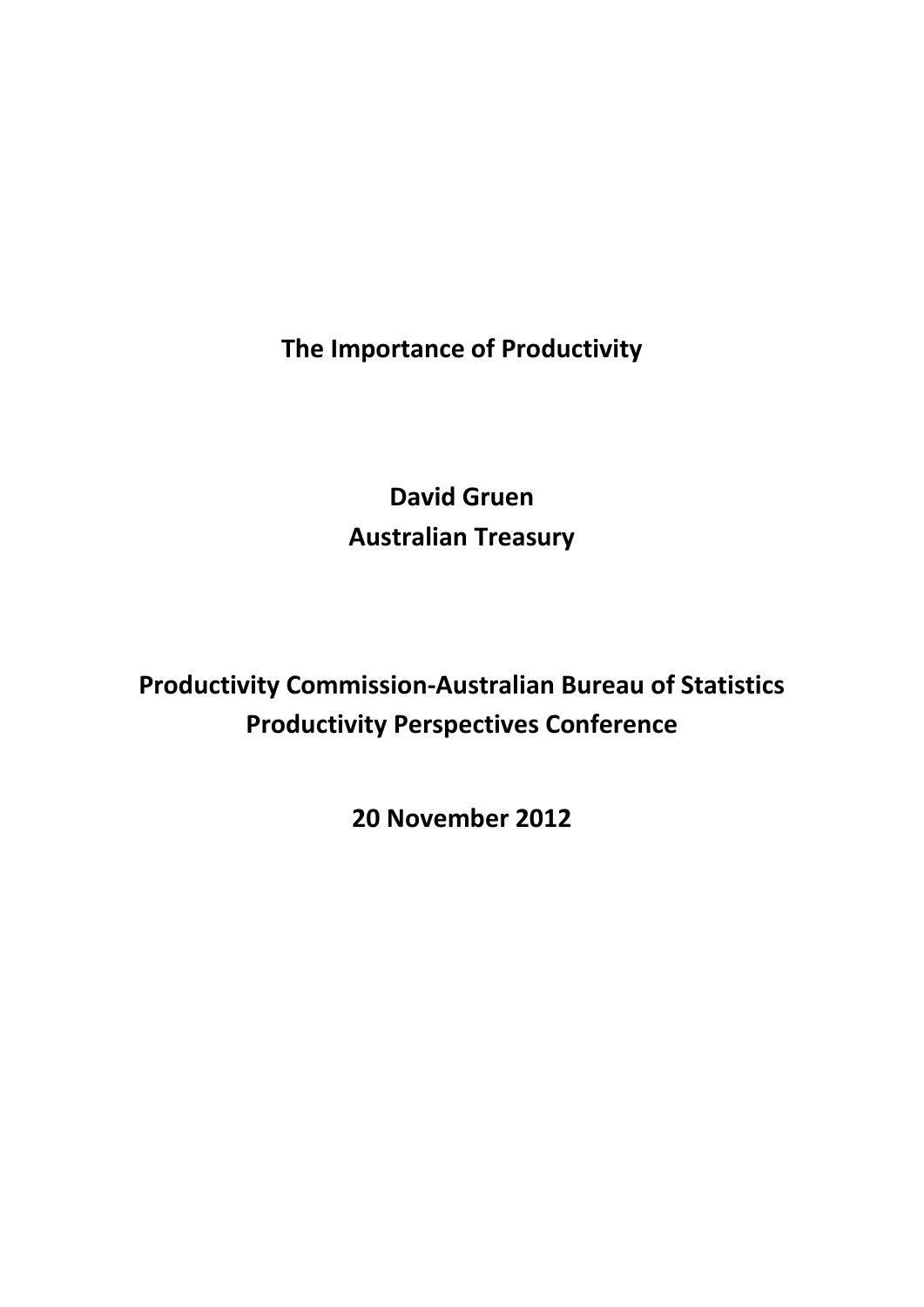# **The Importance of Productivity David Gruen[1](#page-1-0)**

It is a pleasure to be here today and thank you Gary [Banks] and Brian [Pink] for providing the opportunity for me to speak to you.

Productivity is a watchword for many Australians at the moment: policy makers and advisors, economists, commentators, businesses and employers, unions and workers. It's a subject that warrants informed and considered discussion and that's what today is about.

The topics of productivity trends and developments in measurement techniques are important and timely, and you bring to bear on them the highest levels of experience and expertise.

This work also intersects with the work of the Treasury in that it informs judgements about the state of Australia's economy and appropriate policy advice.

So today, as a way of opening up the conversation, I want to outline the importance of productivity from the perspective of the Treasury, and briefly touch on the role policy can play. From there, I want to discuss the importance for good policy-making of measuring and interpreting productivity as accurately as possible, in the present and for the future.

It's important, first of all, to draw a distinction between actual productivity and measured productivity – a distinction that is often overlooked. What we as policy advisers are striving for is growth in actual, not measured, productivity. While we always hope that the two move together, there are a range of methodological and measurement issues that mean that this is not always the case.

1

<span id="page-1-0"></span> $1$  Address to the Productivity Perspectives 2012 Conference held by the Productivity Commission and the Australian Bureau of Statistics at Old Parliament House, Canberra, 20 November. I am grateful to Spiro Premetis and Angela Woo for much help with this speech.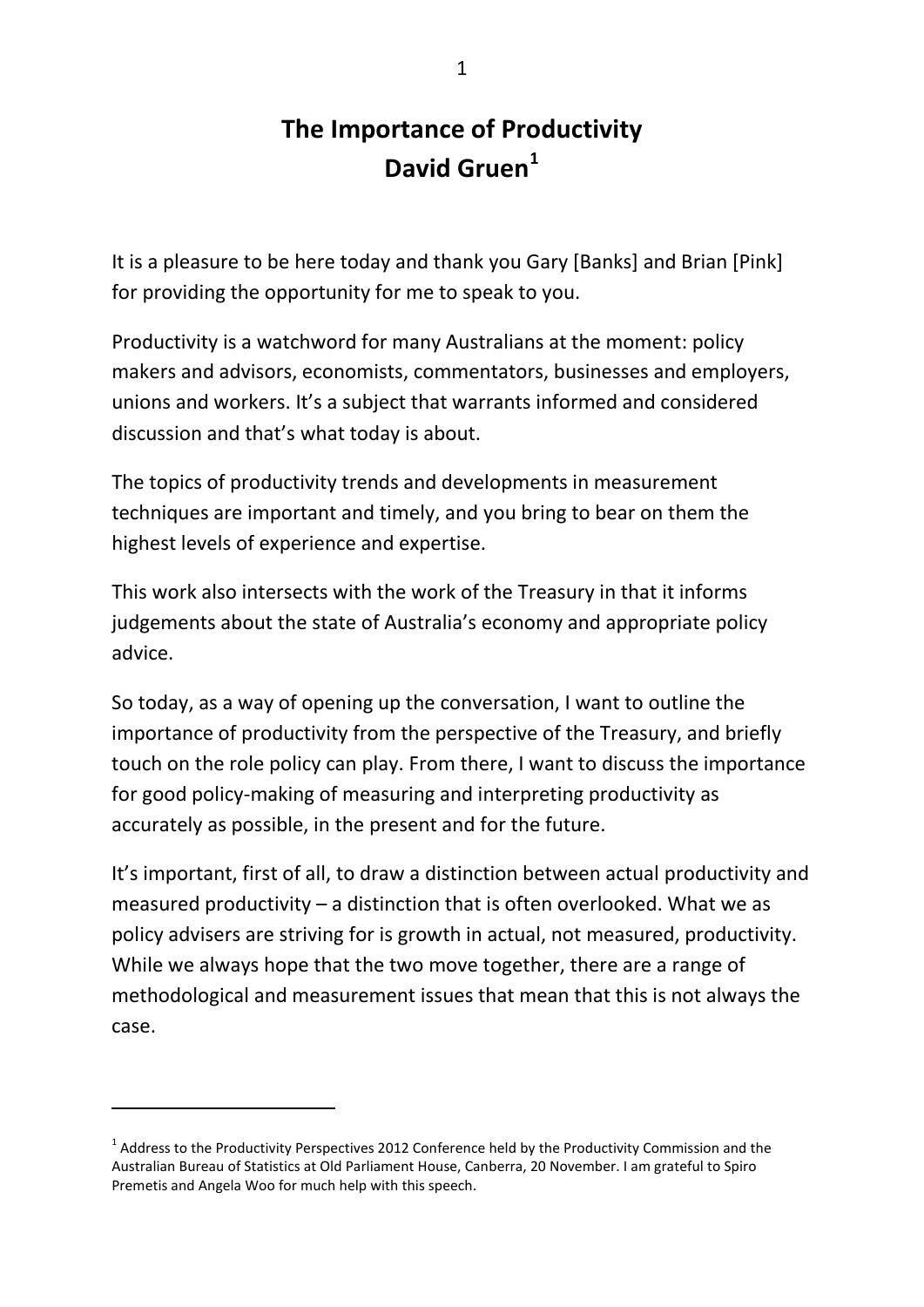So, for Treasury, a focus on actual productivity means a focus on efficiency – dynamic, allocative, and technical (or cost) efficiency – as a means of getting the most out of our resources and of enhancing the material living standards of Australians.

Of course, improving efficiency is only one among a range of goals that governments seek to achieve. From Treasury's perspective, the ultimate goal of measuring productivity is to assist policy makers to make good policy choices and I will touch more on measurement issues in this context later. Before that, let me briefly outline why productivity growth is particularly important at this time.

## **WHY PRODUCTIVITY GROWTH MATTERS**

At the broadest level, Treasury is interested in productivity because of our mission of improving the wellbeing of Australians, of which increasing material standards of living through improvements in productivity is one, albeit important, part.

We do not seek improvements in productivity as ends in themselves, or necessarily at the expense of other goals that enhance the wellbeing of Australians. Instead, the Treasury wellbeing framework reminds us that wellbeing is driven by several distinct considerations and we need to ensure that Ministers are aware of the trade-offs involved in options before them. An example of a trade-off between rising measured productivity and other goals is the pursuit of enhanced environmental outcomes, which usually require increased inputs but will usually not result in higher outputs, at least not as conventionally measured.

Since, in principle, Treasury could focus on a multitude of ways to increase Australians' wellbeing without increasing productivity, it is worth asking why productivity is important. The answer has a number of dimensions.

First, despite measurement difficulties, productivity is currently revealing some worrying trends. Historically, productivity growth has been the predominant source of income growth in the economy.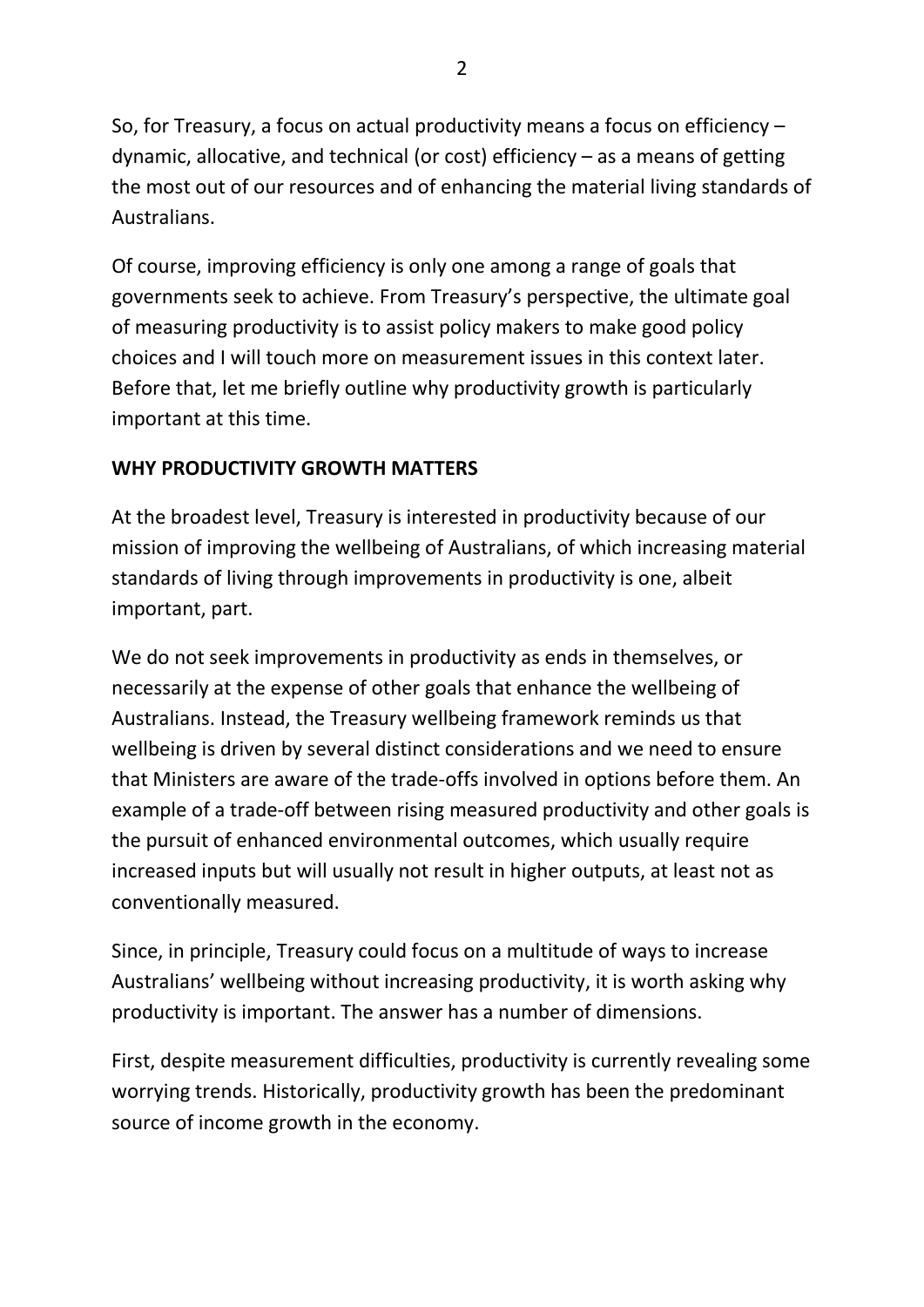

#### **Chart 1: Contributions to growth in average incomes**

Note: Data for the 2000s are for the twelve years to 2011-12. Source: Treasury calculations based on ABS Catalogue Numbers 5204.0, 6202.0 and unpublished ABS data.

As Chart 1 reveals, however, the 2000s was an unusual period, when labour productivity growth contributed around half the growth in average incomes, compared to an average of around 90 per cent over the four previous decades. In the 2000s, the Australian community experienced strong growth in incomes only because of the unprecedented contribution of rising terms of trade.

Looking to the future, we should expect the terms of trade to detract from growth in incomes rather than add to it as occurred in the 2000s. While commodity prices are expected to remain elevated compared to history, we expect they will trend lower over time as global supply expands rapidly.  $^2$  $^2$ 

The ageing of the Australian population is also anticipated to detract from labour force participation in the future, and hence from growth in output (and incomes) per person, as the baby boomer generation moves into retirement.

-

<span id="page-3-0"></span><sup>&</sup>lt;sup>2</sup> Despite recent falls in commodity prices, resource investment is expected to reach an unprecedented share of GDP in 2012-13, and remain extremely high in 2013-14 (2012-13 Mid-Year Economic and Fiscal Outlook (MYEFO)). This surge in investment is expected to lead to a sizeable sustained lift in resource export volumes as major resource projects increasingly move from the investment phase to the production phase.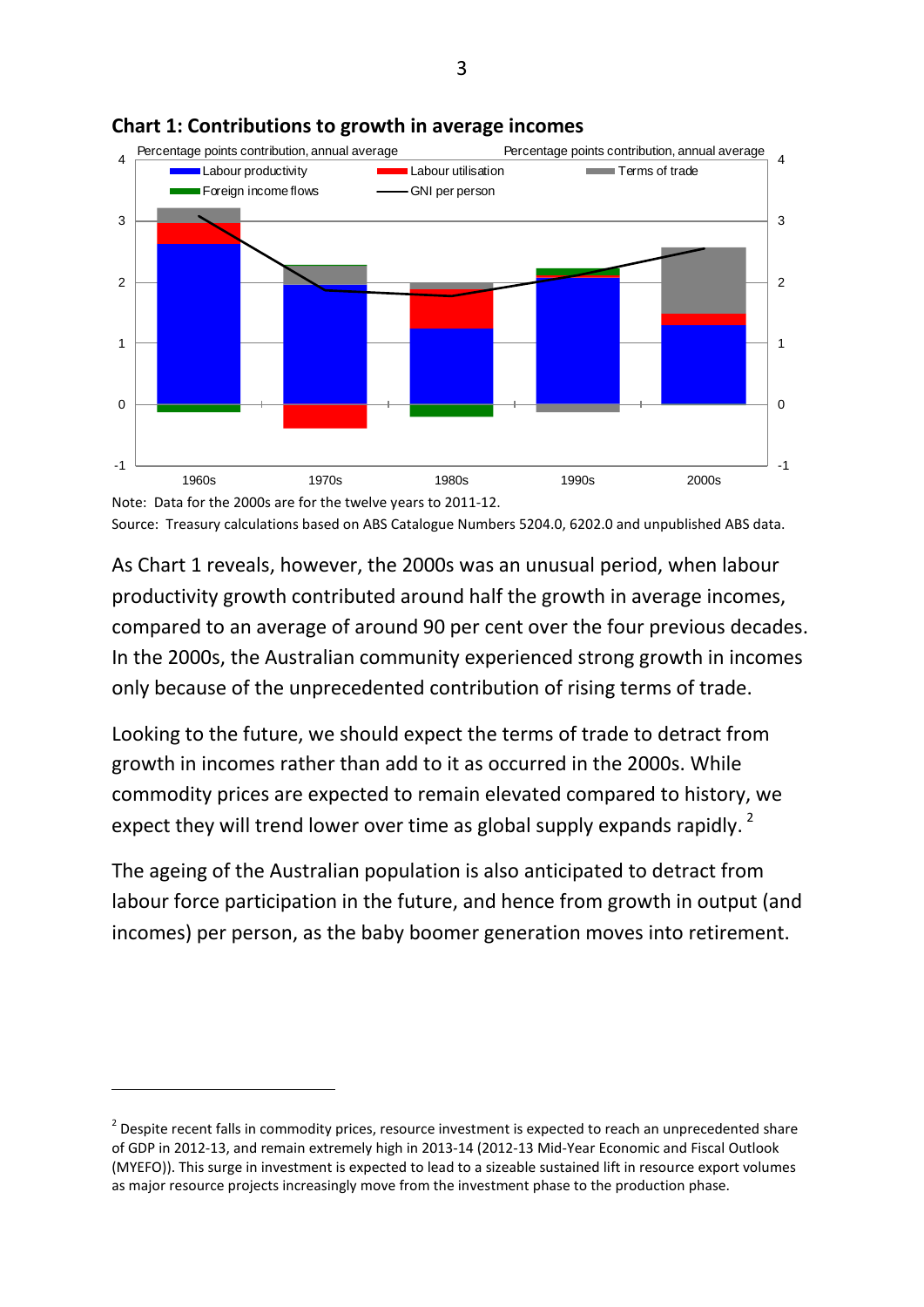

**Chart 2: Australia's terms of trade and working age population**

Note: Working age population is persons aged 15-64 as a percentage of total population. Source: ABS Catalogue Numbers 5206.0, 3101.0, 3105.0.65.001, and Treasury projections from the 2012-13 MYEFO.

So the terms of trade and the ageing of the population are both likely to work against us, rather than for us, in the future. If this is the case, we will rely on productivity improvement to again become the dominant contributor to growth in Australian incomes (Chart 2).

For the government, declining workforce participation and terms of trade imply slower growth in nominal national income, and hence in tax revenue, and therefore a reduced capacity to fund essential services relative to demand.

As you would be aware, and as highlighted in the Intergenerational Reports, the ageing population, combined with rising expectations for a range of publicly funded goods and services are adding to our medium-term fiscal challenges. As an example, health care costs at the Commonwealth level in today's dollars are expected to grow five-fold over the next four decades. A significant portion of this growth will be driven by the ageing of the population. But it will also be driven by the changing nature of health services – many of us will be expecting higher standards of aged and health care services than those received by our parents – and by emerging technology used in healthcare delivery (Chart 3).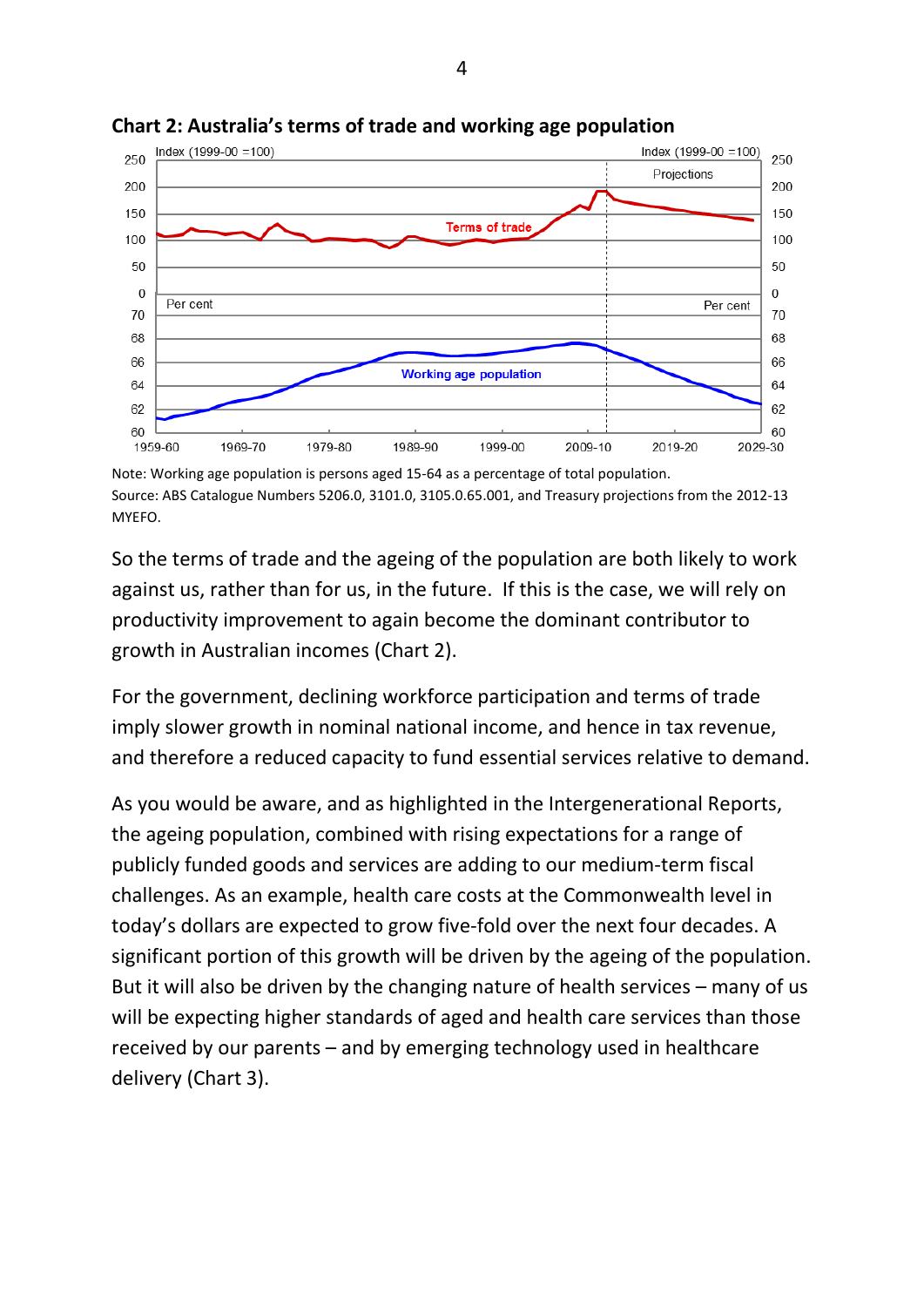

## **Chart 3: Total Australian government health expenditure with and without non-demographic growth (in 2009-10 dollars)**

Productivity growth in the health sector will, then, be essential to raising the level of service in this area, as well as helping to manage the longer-term fiscal challenge.<sup>[3](#page-5-0)</sup> This story is true for a range of public services. Having said that, it is worth noting that economy-wide productivity gains will also raise public spending simply because economy-wide wages grow more or less in parallel, and many social transfers are indexed to wages growth.

Productivity improvements can affect the fiscal position differently, depending on their source. The net effect on the budget of economy-wide productivity gains is more moderate because of the link between these and public sector wages and transfers. However, improvements in productivity that are achieved through better use of resources in sectors like health or education can have more favourable fiscal impacts by allowing more value to be created with existing resources and/or by slowing the rate of growth in expenditure.<sup>[4](#page-5-1)</sup>

1

<span id="page-5-0"></span> $3$  The fiscal challenge will also have to be met through expenditure decisions that generate significant longerterm savings. An example of such a decision, from the 2012-13 MYEFO, was the change to the Private Health Insurance Rebate, which will in future be indexed by the lesser of CPI or the actual increase in commercial premiums, and will thereby generate budget savings that rise through time.

<span id="page-5-1"></span><sup>4</sup> Gruen D and Garbutt M, (2004). "The Long Term Fiscal Implications of Raising Australian Labour Force Participation or Productivity Growth," Treasury Working Paper, April.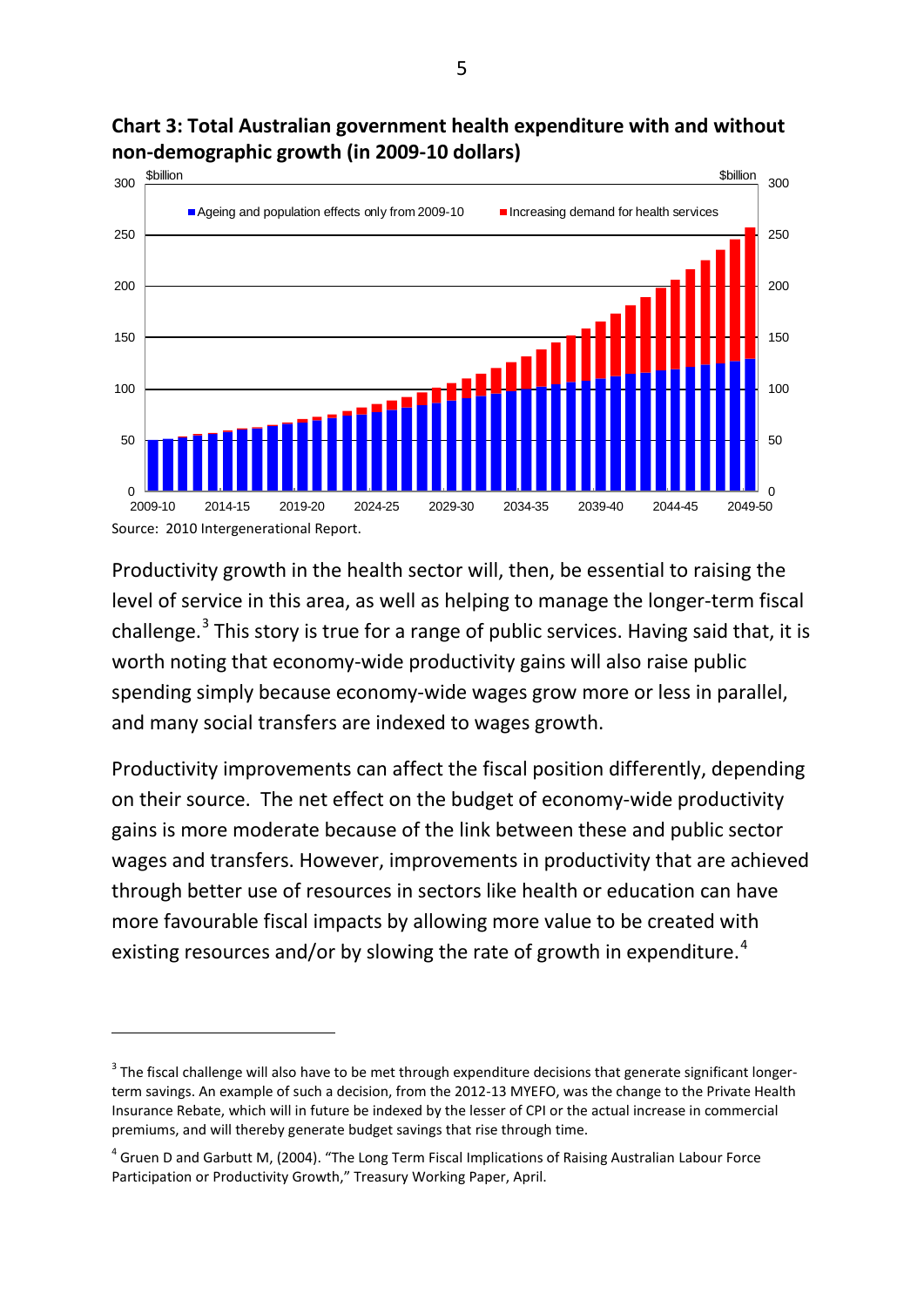Finally, improving productivity will be important as we seek to grasp the opportunities provided by the 'Asian Century'.

As part of the White Paper on Australia in the Asian Century, the Government has set the challenging goal of returning Australia's productivity growth over the thirteen years out to 2025 to rates comparable to the decade of the 1990s, where labour productivity growth averaged 2.1 per cent a year.

# **WHAT THIS MEANS FOR POLICY**

Productivity outcomes will clearly depend not only on the choices and actions of the government, but also the private sector, individuals, businesses, and the community at large. So what should governments focus on? At the broadest level, the answer lies in ensuring that governments get underlying policy settings 'right', both on spending and regulation.

One way of thinking about the role of policy is to consider where Australia's productivity levels are relative to world's best practice – the global technology frontier. The global stock of technology obviously determines what is possible to produce with given resources, and how.

Where we are relative to the global frontier depends on domestic policy choices, the quantity and quality of our labour and capital, as well as environmental and historical factors that determine the extent to which resources are used as efficiently as technically feasible. Maximising our productivity growth prospects for the future will depend on our capacity to move with advances in technology.

As a small economy, Australia has historically been more of an adaptor and user, rather than generator, of advances in technology. This implies that it is important that policy facilitates an environment in which firms can nimbly absorb technological progress from overseas.

Governments can also act to help close the gap between Australia and the best practice frontier by ensuring we have well-functioning, competitive and open markets, including being open to ideas and technology from abroad; and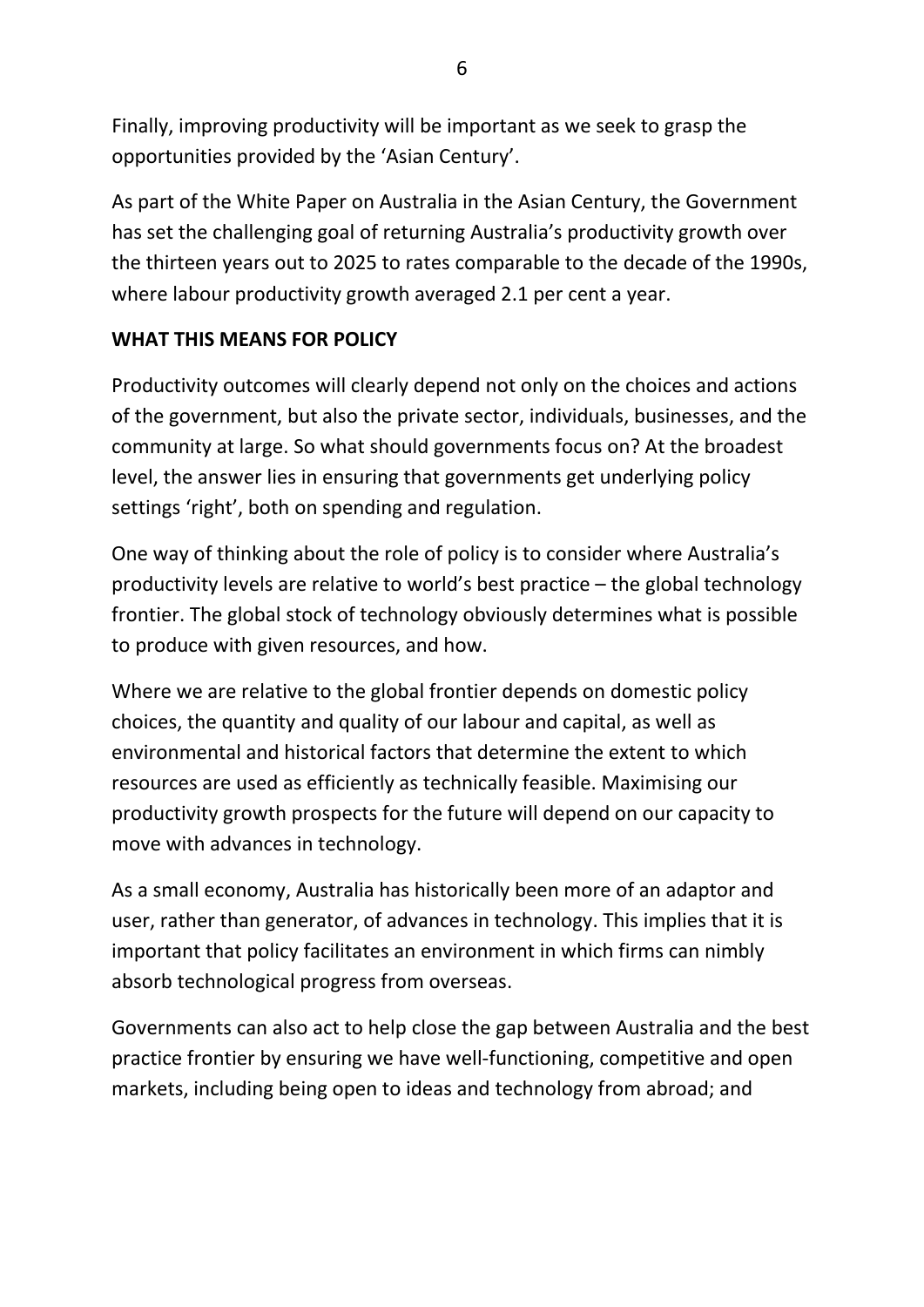removing impediments to the flexibility, responsiveness and dynamism of firms.<sup>[5](#page-7-0)</sup>

In some areas, such as mining, Australia may be at the best practice frontier and, in this case, governments may have a role in removing any constraints that are preventing further global technological advancement.

In other sectors, such as health and education, governments can also have a significant direct impact on productivity because they are primarily or significantly responsible for governance and service delivery.

Governments can also have an impact on the critical inputs to others' efficiency, for example through their ownership or regulation of essential services like water, energy and transport. Accordingly, well-targeted corrections of market failure in the areas of monopoly infrastructure, innovation and human capital can provide an important avenue for productivity gains. In his recent excellent speech, Gary Banks highlighted areas identified by the Productivity Commission of government influence on productivity outcomes that are worth re-visiting.<sup>[6](#page-7-1)</sup>

Further, governments should allow for the inevitable continued structural change in the economy – which will continue to support productivity growth and provide employment in firms and sectors with stronger longer-term prospects. Australia's trade-exposed non-resource industries which are affected by the high exchange rate will need to improve efficiency to improve their international competitiveness. However, given the unprecedented rise of Australia's terms of trade since the mining boom began around 2003, no feasible increase in productivity would be sufficient to obviate the need for continued structural adjustment in these sectors.<sup>[7](#page-7-2)</sup>

-

<span id="page-7-0"></span><sup>&</sup>lt;sup>5</sup> Dolman B and Gruen D, (2012). "Productivity and Structural Change," address to the Australian Conference of Economists, Melbourne, 10 July 2012, Australian Treasury.

<span id="page-7-1"></span> $6$  Banks G, (2012). "Productivity Policies: the 'to do' list," Address to the Economic and Social Outlook Conference, 'Securing the Future' in Melbourne on 1 November 2012, Productivity Commission.

<span id="page-7-2"></span> $^7$  Henry K, (2012). Address to the Business Symposium of the Australian Conference of Economists, 13 July 2012, viewed on 16 November 2012, [<http://theconversation.edu.au/ken-henry-why-australias-non-mining](http://theconversation.edu.au/ken-henry-why-australias-non-mining-sector-will-continue-to-struggle-8224)[sector-will-continue-to-struggle-8224>](http://theconversation.edu.au/ken-henry-why-australias-non-mining-sector-will-continue-to-struggle-8224)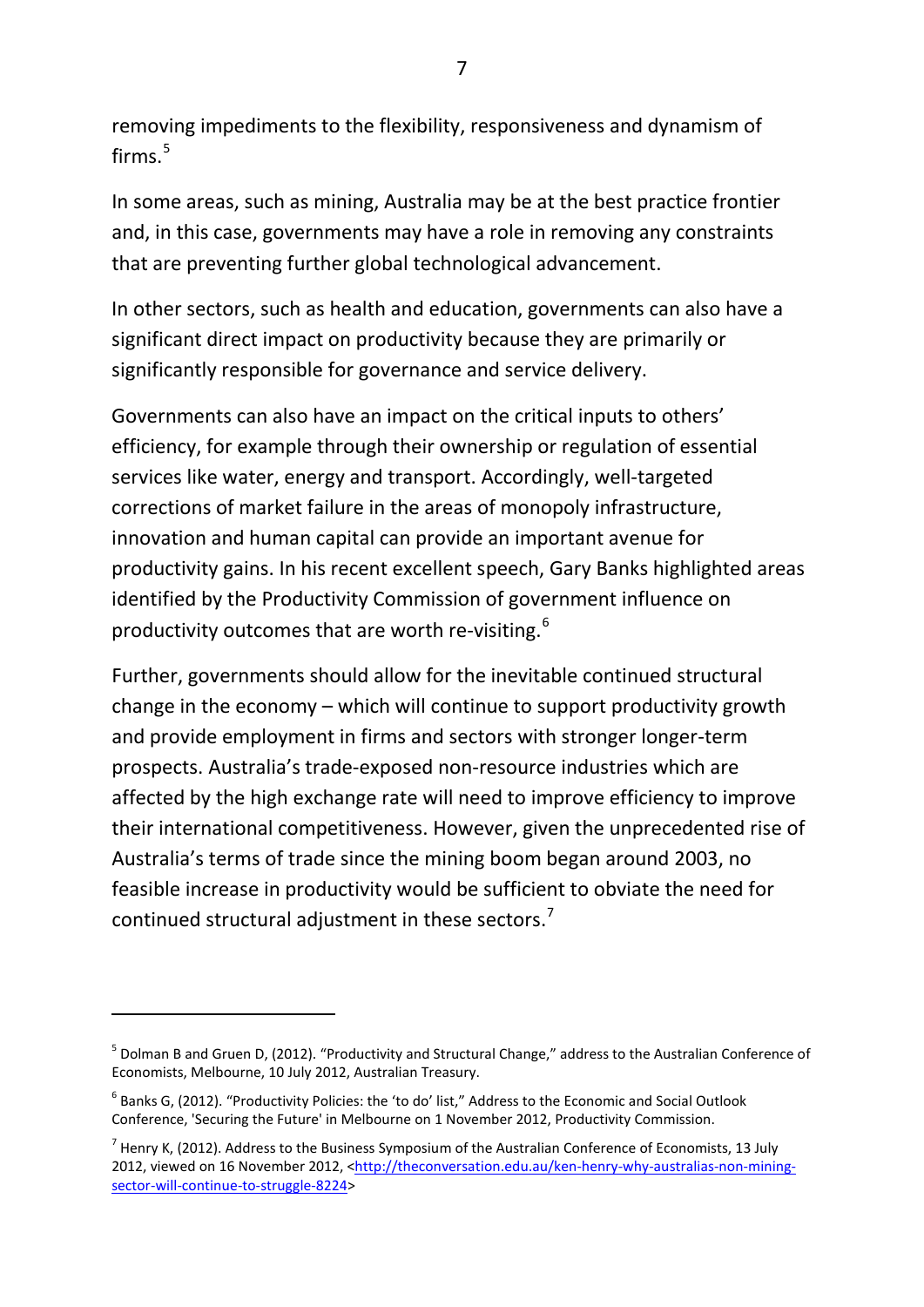# **THE IMPORTANCE OF ACCURATELY MEASURING AND INTERPRETING PRODUCTIVITY**

Let me briefly turn now to the role of your organisations – and ours – given these challenges.

Policy advisers rely on reported measures of productivity to inform both judgments about the economy and their policy advice. As we all know, however, measuring productivity is difficult.

As the Stiglitz-Sen-Fitoussi Report famously said: *"what we measure affects what we do, and if our measures are flawed, decision making may be distorted."* [8](#page-8-0) This places the focus on the improvement and careful analysis of productivity measures – which, to their credit, both the Productivity Commission and the Australian Bureau of Statistics continually strive for. It also places an onus on users of the information to understand the measures and interpret them carefully.

Much of the public discourse on productivity in Australia is based on measured aggregate productivity – which reflects the outcomes of a multitude of players in the economy who react to different incentives and who have a range of motives. In order to interpret what aggregate measures mean, however, we need also to look at more disaggregated industry and firm level data – that is, looking from the bottom up as well as from the top down.

There are also varying levels of confidence that can be attached to the data we use to assess industry productivity. The market sector – which makes up around three quarters to four fifths of the economy – is generally regarded as being well captured. In contrast, the non-market sector – which accounts for around a quarter of employment and a fifth of output – is less well measured.

But can we make further progress on the measurement of productivity in these more conceptually challenging sectors?

1

<span id="page-8-0"></span><sup>&</sup>lt;sup>8</sup> Stiglitz JE, Sen AK, and Fitoussi, J-P, (2009). Report by the Commission on the Measurement of Economic Performance and Social Progress, viewed on 16 November 2012, [<http://www.stiglitz-sen](http://www.stiglitz-sen-fitoussi.fr/documents/rapport_anglais.pdf)[fitoussi.fr/documents/rapport\\_anglais.pdf>](http://www.stiglitz-sen-fitoussi.fr/documents/rapport_anglais.pdf)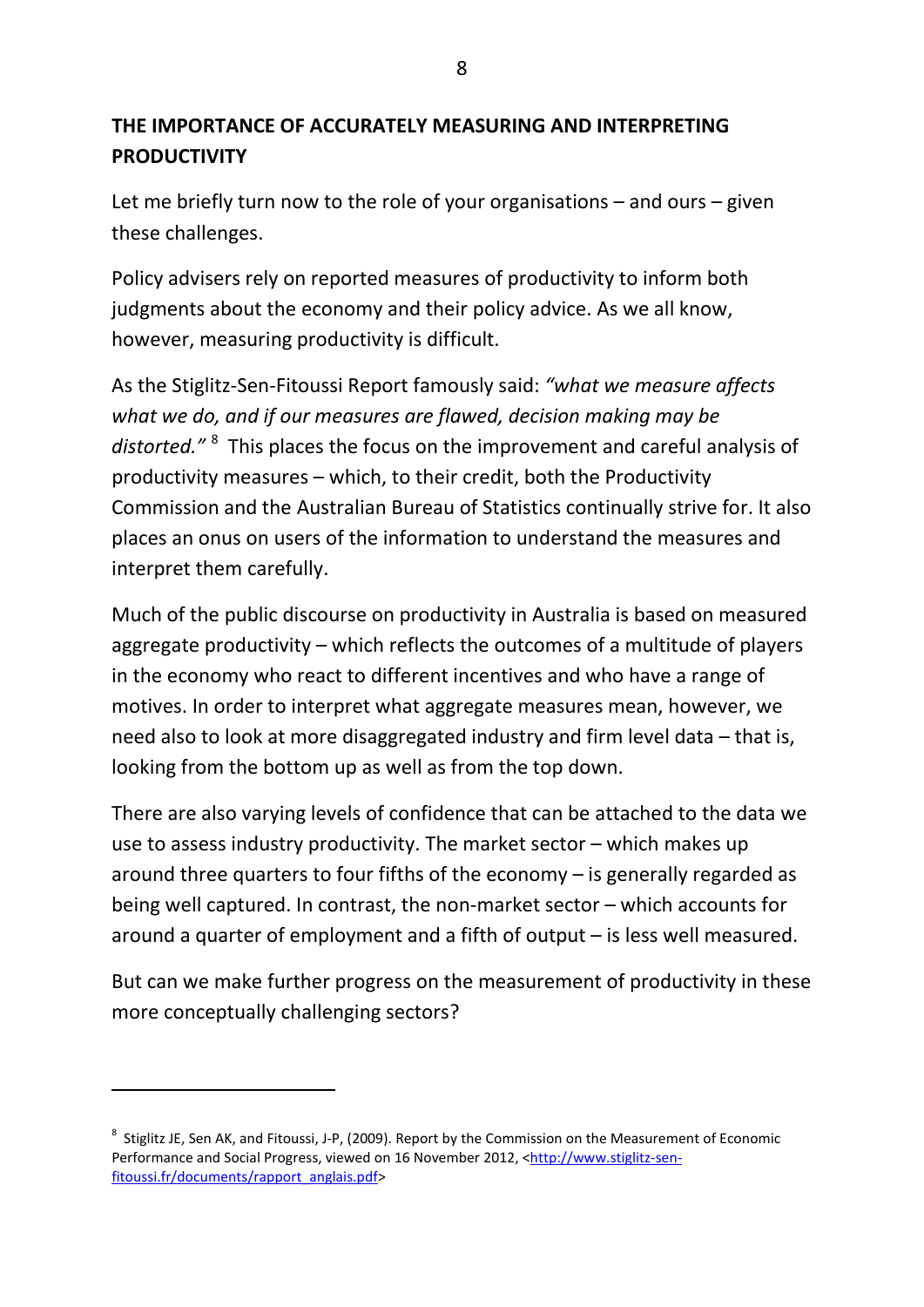#### **WHERE FUTURE WORK WOULD BE USEFUL**

#### *Deeper sectoral analyses*

-

Recent work by the Productivity Commission into various individual sectors has provided us with valuable insights into the slowdown in productivity growth.

For example, in 2008 the Productivity Commission reported that the slowdown in productivity in the mining sector was, in part, due to lags between the considerable capacity investment that had occurred and outputs still to come, rather than a fundamental decrease in efficiency. It highlighted that mining companies, quite understandably, have pursued deposits that are more difficult and costly to extract, as well as lower grade resources, which have been made economically viable by higher prices. This has boosted income and profitability but reduced productivity.[9](#page-9-0)

Other sectoral analyses from the Productivity Commission include that on the utilities sector completed earlier this year and the current work of Paula Barnes on the manufacturing sector, which she will present later today.

#### *Better understanding the productivity of the service sectors*

A big part of the economy that is not measured well is the service sectors. With the relative decline in some prominent goods-producing sectors – particularly agriculture and manufacturing – the service sectors today make up about 75 per cent of employment and 80 per cent of output (Chart 4).  $^{10}$  $^{10}$  $^{10}$ 

<span id="page-9-0"></span><sup>&</sup>lt;sup>9</sup> See for example: Topp V, Soames L, Parham D and Bloch H, (2008). "Productivity in the Mining Industry: Measurement and Interpretation," Productivity Commission Staff Working Paper, December.

Parham D, (2012). "Australia's Productivity Growth Slump: Signs of Crisis, Adjustment or Both?," Productivity Commission Visiting Researcher Paper, April.

Topp V and Kulys T, (2012). "Productivity in Electricity, Gas and Water: Measurement and Interpretation," Productivity Commission Staff Working Paper, April.

<span id="page-9-1"></span><sup>&</sup>lt;sup>10</sup> Australian Bureau of Statistics (2012), Year Book Australia 2012, cat. no. 1301.0, 24 May 2012, defines service industries as: Electricity, gas, water and waste services; Wholesale trade; Retail trade; Information media and telecommunications; Rental, hiring and real estate services; Professional, scientific and technical services; Administrative and support services; Public administration and safety; Education and training; Health care and social assistance; Arts and recreation services; and Other services. Electricity, gas, water and waste services can be viewed as both a goods-producing and services-producing industry, as it includes producers, wholesalers, retailers and distributors. The ABS considers goods-producing industries to be Agriculture, forestry and fishing; Mining; Manufacturing; and Construction.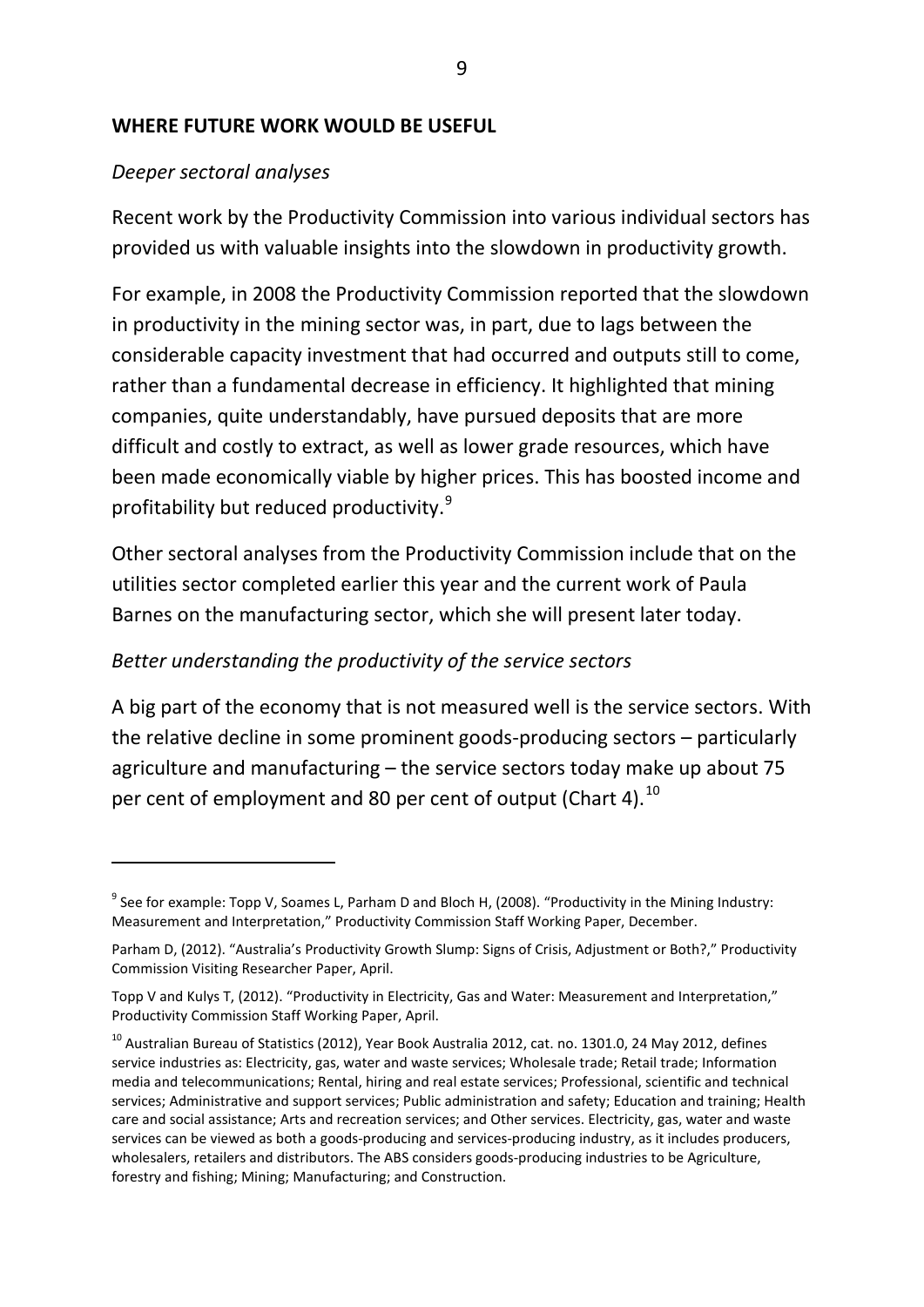

**Chart 4: Employment by industry (share of total – persons employed)**

Note: Distributions Services includes wholesale trade, retail trade, transport, postal and warehousing, and information, media and telecommunications. Business Services includes financial and insurance services, rental hiring and real estate services, professional, scientific and technical services, and administrative and support services. Social Services includes public administration and safety, education and training, and health care and social assistance. Personal Services includes accommodation and food services, arts and recreational services, and other services.

Source: Productivity Commission (2012) and Connolly and Orsmond (2011).

-

The Australia Bureau of Statistics has improved its coverage of industry data to better take into account market sector services. However, the challenges in measuring the productivity of the services sectors remain formidable. What exactly does a lawyer or an economist produce? How do you place an objective monetary value on services that are not bought and sold, such as many public services?

Some recent international studies are helping to shed more light on the services sectors and their prospects, which is encouraging. For example, a 2011 study by Dale Jorgenson and Marcel Timmer challenges conventional wisdom that there is slow growth in productivity in services, and that there are no significant prospects for productivity growth given the labour intensity of their activity. It also highlights, perhaps not surprisingly, that there are significant differences in the productivity performance of different service sectors.<sup>[11](#page-10-0)</sup>

<span id="page-10-0"></span> $11$  Jorgenson DW, and Timmer MP, (2011). "Structural Change in Advanced Nations: A New Set of Stylised Facts," Scandinavian Journal of Economics, Wiley Blackwell, vol. 113(1), pages 1-29. The study found that there is substantial heterogeneity in service industries. For the US, Japan and the EU personal, finance, and business services follow the classical pattern of low productivity growth - rising relative prices, and increasing shares in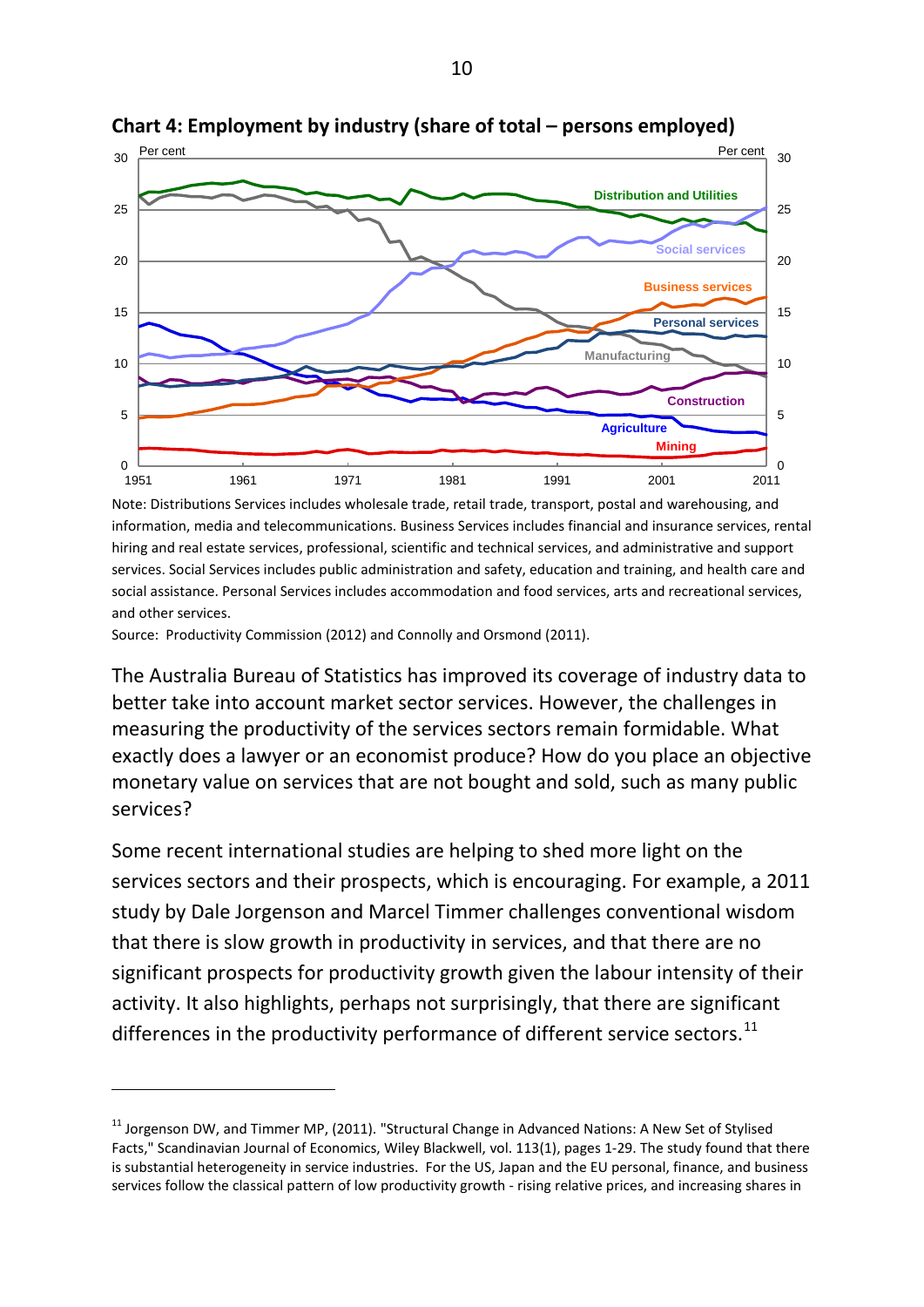#### *The non-market sector*

1

The non-market sector – which includes public administration and safety, education and training, and health care and social assistance services – makes up roughly 26 per cent of employment and 18 per cent of output. As you would expect, a significant proportion of these services are provided by government.

Almost everyone is a potential user of public services, such as hospitals or schools, and taxpayers, as the funders of public services, have a legitimate concern about the value they are getting for their money. As such, the productivity of these sectors is of considerable importance.

Erwin Diewert and Paul Schreyer, both of whom are with us today, have highlighted the need to improve our measures of productivity in the public sector, and grappled with the conceptual measurement issues relating to productivity in the non-market sector.<sup>[12](#page-11-0)</sup>

In the absence of good measures, policy advisers, along with the Australian Bureau Statistics, the Productivity Commission and others, have the challenge of conceptualising and measuring what is 'produced' in the government sector in a way that helps to inform good policy.

For example, are we able to accurately capture the full range of outputs a policy will create? In education, is the 'output' of the education system providing academic skills (measured, for example by the Program for International Student Assessment), or does it also include a broader range of services provided to the community including child care, emotional support and counselling, as well as the provision of school facilities to the broader community?<sup>[13](#page-11-1)</sup>

employment and GDP. In contrast, the output and employment shares of distribution services have been stable, their prices have been declining, and their productivity growth has been rapid.

<span id="page-11-0"></span> $12$  See for example Diewert WE, (2011). "Measuring productivity in the public sector: some conceptual problems," Journal of Productivity Analysis, Springer, vol.36(2), pages 177-191, and Schreyer P, (2010). "Toward Measuring the Volume Output of Education and Health Services: A Handbook", OECD Statistics Working Paper Series, STD/DOC(2010)2, OECD, Paris.

<span id="page-11-1"></span><sup>&</sup>lt;sup>13</sup>Office of National Statistics (2007). The ONS Productivity Handbook: A Statistical Overview and Guide, ed. D Camus, Palgrave MacMillan, Basingstoke, pages. 117-138.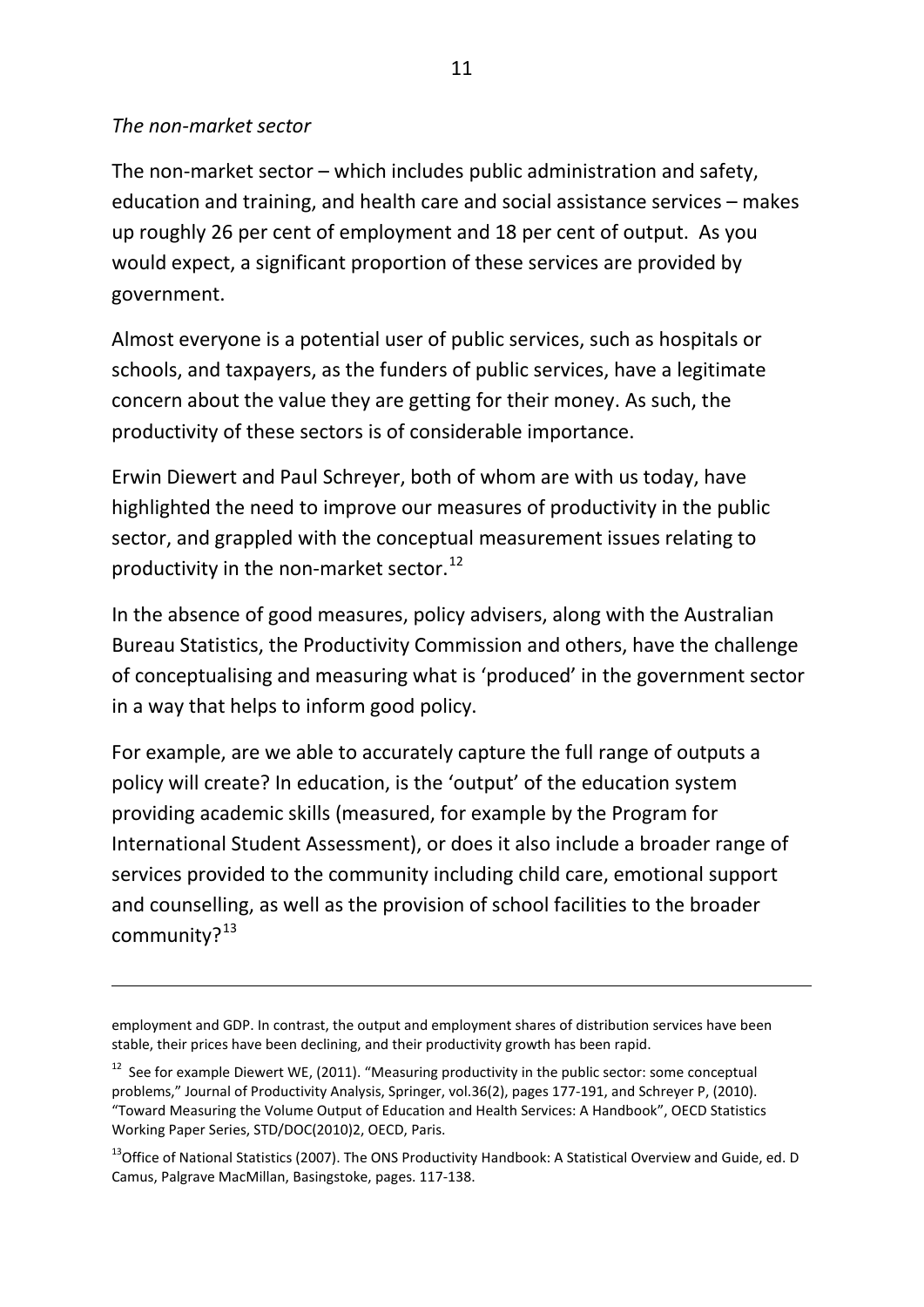And are improvements in quality reflected in outcomes? For example, in health, the 'outcomes' might be to produce better health status, but this will also depend upon a range of other factors such as diet, exercise habits, the extent of smoking, and so on. The output of the health sector would have little value if it did not contribute to better health outcomes, but it would be a mistake to attribute all of the change in health status to output from the health sector.

Both data providers and analysts will need to pursue better measurement and understanding of the service sectors, given their increasing importance in contributing to future productivity growth.

# *Looking at productivity levels relative to benchmark countries*

Australia's aggregate labour productivity levels are among the highest in the world, although they remain below those in the US (widely viewed as the international benchmark, at least in many industries). But there would be considerable benefits in understanding better how Australian productivity levels compare to international leaders across different sectors and why there are differences.

This could help shed light on how to further raise Australia's income per person, and on the appropriate role for economic policy in helping to get there.

Although the usual measurement and methodological issues make research on these issues quite challenging, it is an area where progress would be particularly welcome.<sup>[14](#page-12-0)</sup>

-

<span id="page-12-0"></span><sup>&</sup>lt;sup>14</sup> Young A, Wilkie J, Ewing R, and Rahman J, (2008). "International Comparisons of Industry Productivity," Treasury Economic Roundup, Australian Treasury, Issue 3 – Spring. See Box 2 for a discussion of methodological and measurement issues relating to cross country industry level productivity comparisons.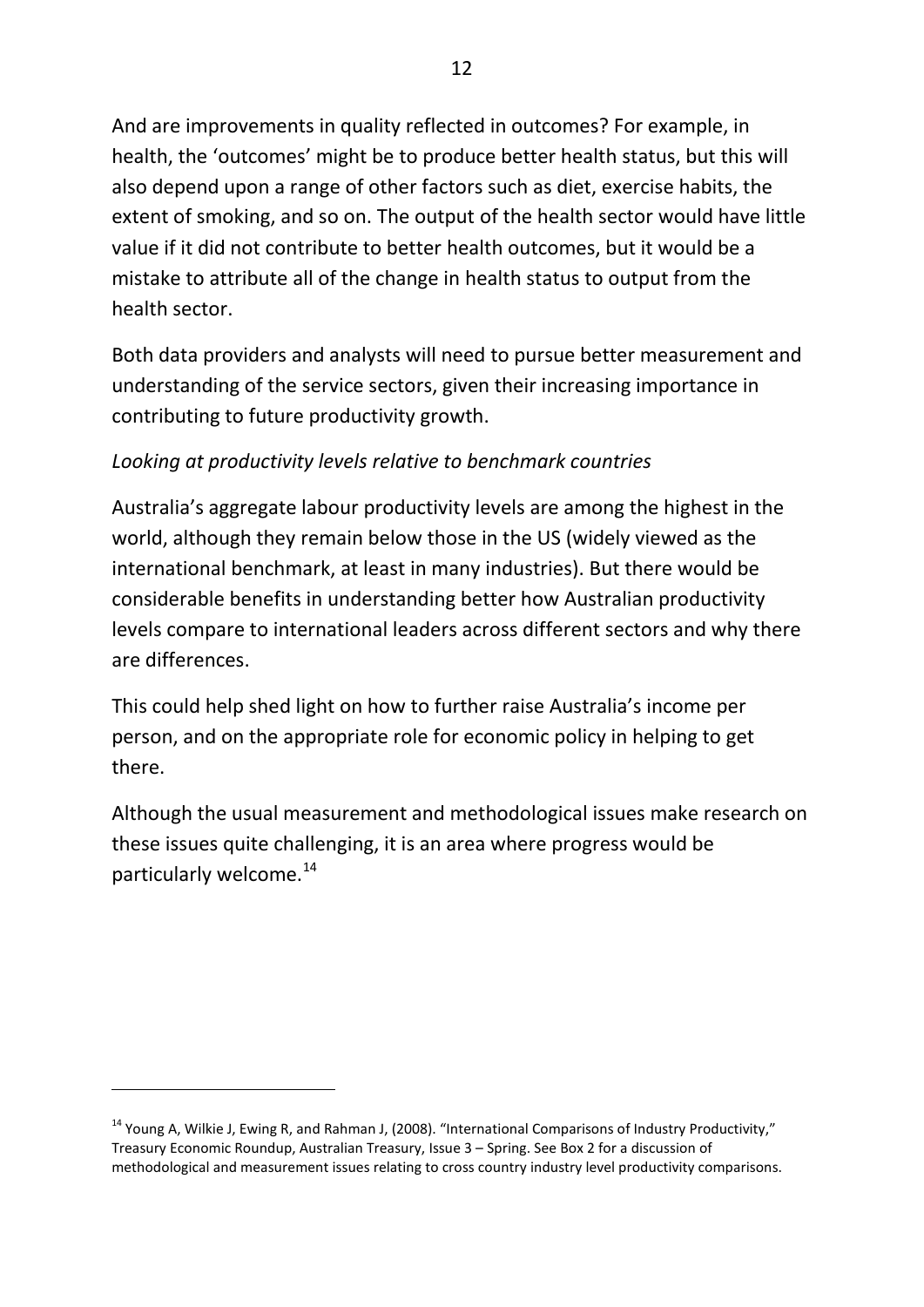### **CONCLUSION**

I have covered quite a bit of ground in a short time, so let me re-iterate some key points.

Importantly, measuring productivity is not an end in itself. The ultimate goal of measuring productivity is to assist policy makers make good policy choices.

Further, productivity is important because it can improve the wellbeing of the Australian people by increasing standards of living through income gains. Historically, productivity growth has made the dominant contribution to income growth and, given the ageing population and the foreseeable decline in the terms of trade, it will again become the dominant contributor.

As our economy continues to adjust and transform, we will need more research at the industry level into productivity in the services and non-market sectors. Research that attempts to look at Australian productivity levels relative to international benchmarks would also be welcome.

Policy advisers, the Australian Bureau of Statistics, the Productivity Commission and others have the continuing challenge of measuring productivity in ways that will help to inform good policy. And it is days like today that can help us to better understand and meet that challenge.

Thank you.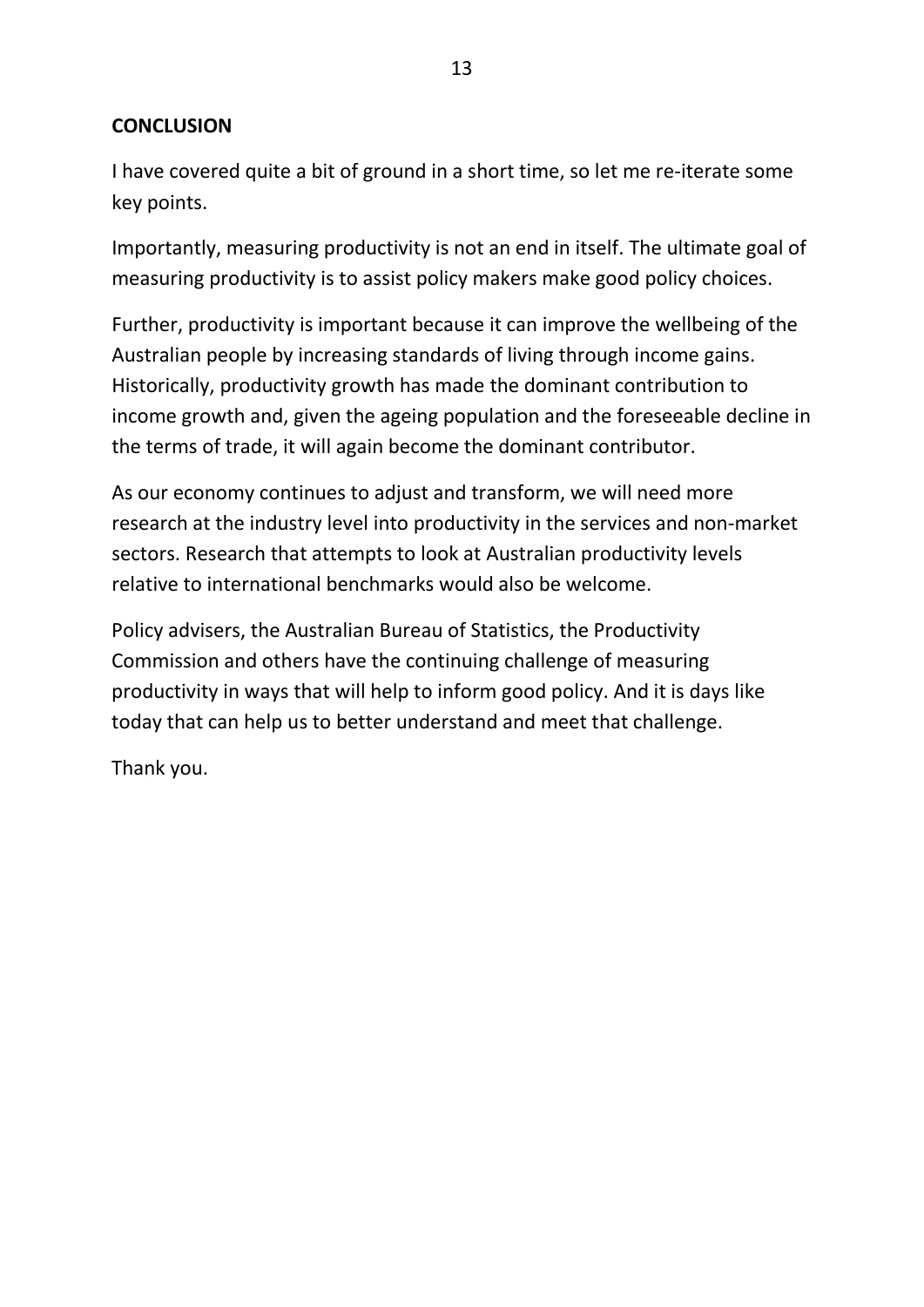## **Bibliography**

Australian Bureau of Statistics (2012). Year Book Australia 2012, cat. no. 1301.0, 24 May 2012.

Australian Treasury, (2009). "Raising the level of productivity growth in the Australian economy," Treasury Economic Roundup, Issue 3 – Spring.

Banks G, (2012). "Productivity Policies: the 'to do' list," Address to the Economic and Social Outlook Conference, 'Securing the Future' in Melbourne on 1 November 2012, Productivity Commission.

Connolly E and Orsmond D (2011) "The mining industry: from bust to boom," Paper presented at the Reserve Bank of Australia 2011 conference, Sydney, 15–16 August.

D'Arcy P and Gustafsson L, (2012). "Australia's Productivity Performance and Real Incomes," RBA Bulletin, Reserve Bank of Australia, September Quarter 2012, pages 23-35.

Diewert WE, (2011). "Measuring productivity in the public sector: some conceptual problems," Journal of Productivity Analysis, Springer, vol.36(2), pages 177-191.

Dolman B and Gruen D, (2012). "Productivity and Structural Change," Address to the Australian Conference of Economists, Melbourne, 10 July 2012, AustralianTreasury.

Eaton J and Kortum S, (1999). "International Technology Diffusion: Theory and Measurement,"International Economic Review, Department of Economics, University of Pennsylvania and Osaka University Institute of Social and Economic Research Association, vol. 40(3), pages 537-70.

Gruen D and Garbutt M, (2004). "The Long Term Fiscal Implications of Raising Australian Labour Force Participation or Productivity Growth," Treasury Working Paper, April.

Haskel J, (2007). "Measuring innovation and productivity in a knowledge-based service economy," Economic and Labour Market Review, UK Office of National Statistics, vol. 1 (7), pages 27-31.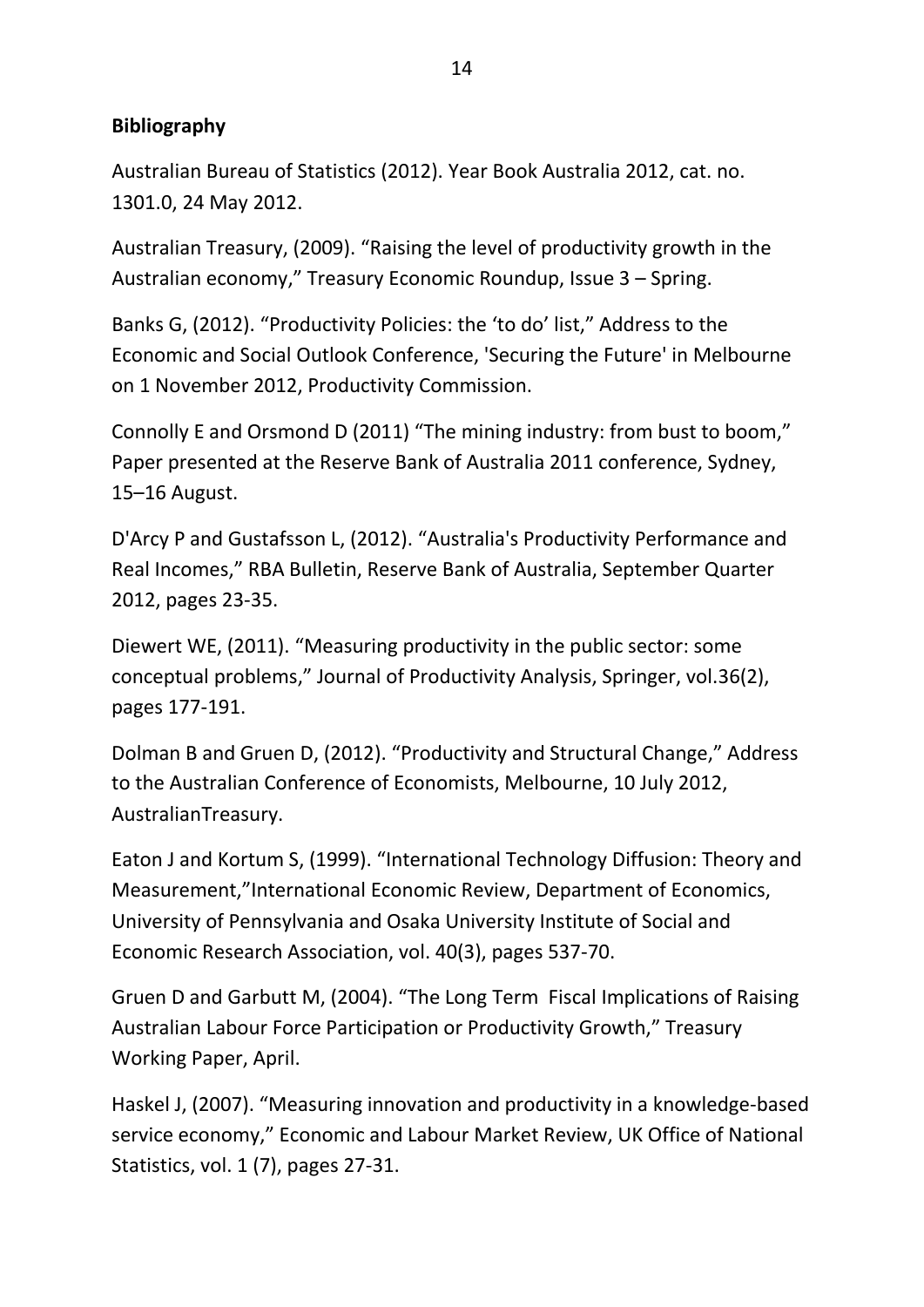Henry K, (2012). Address to the Business Symposium of the Australian Conference of Economists, 13 July, viewed 16 November 2012, [<http://theconversation.edu.au/ken-henry-why-australias-non-mining-sector](http://theconversation.edu.au/ken-henry-why-australias-non-mining-sector-will-continue-to-struggle-8224)[will-continue-to-struggle-8224>](http://theconversation.edu.au/ken-henry-why-australias-non-mining-sector-will-continue-to-struggle-8224)

Jorgenson DW and Timmer MP, (2011). "Structural Change in Advanced Nations: A New Set of Stylised Facts," Scandinavian Journal of Economics, Wiley Blackwell, vol. 113(1), pages 1-29.

Office of National Statistics (2007). The ONS Productivity Handbook: A Statistical Overview and Guide, ed. D Camus, Palgrave MacMillan, Basingstoke, pages. 117-138.

Parham D, (2012). 'Australia's Productivity Growth Slump: Signs of Crisis, Adjustment or Both?,' Productivity Commission Visiting Researcher Paper, April.

Parkinson M, (2012). "Challenges and Opportunities for the Australian Economy," Address to the John Curtin Institute of Public Policy Breakfast Forum , Perth, 5 October 2012, Australian Treasury.

Phelps M, (2009). "Total public service output and productivity," Economic and Labour Market Review, UK Office of National Statistics, vol.3(8), pages 45-54.

Productivity Commission (2012). Annual Report 2011-12, Annual Report Series, Productivity Commission, Canberra, pages. 1-28.

Schreyer P, (2010). "Toward Measuring the Volume Output of Education and Health Services: A Handbook," OECD Statistics Working Paper Series, STD/DOC(2010)2, OECD, Paris.

Stiglitz JE, Sen AK, and Fitoussi J-P (2009). Report by the Commission on the Measurement of Economic Performance and Social Progress, viewed on 16 November 2012, [<http://www.stiglitz-sen](http://www.stiglitz-sen-fitoussi.fr/documents/rapport_anglais.pdf)[fitoussi.fr/documents/rapport\\_anglais.pdf>](http://www.stiglitz-sen-fitoussi.fr/documents/rapport_anglais.pdf)

Topp V Soames L, Parham D and Bloch H, (2008). "Productivity in the Mining Industry: Measurement and Interpretation," Productivity Commission Staff Working Paper, December.